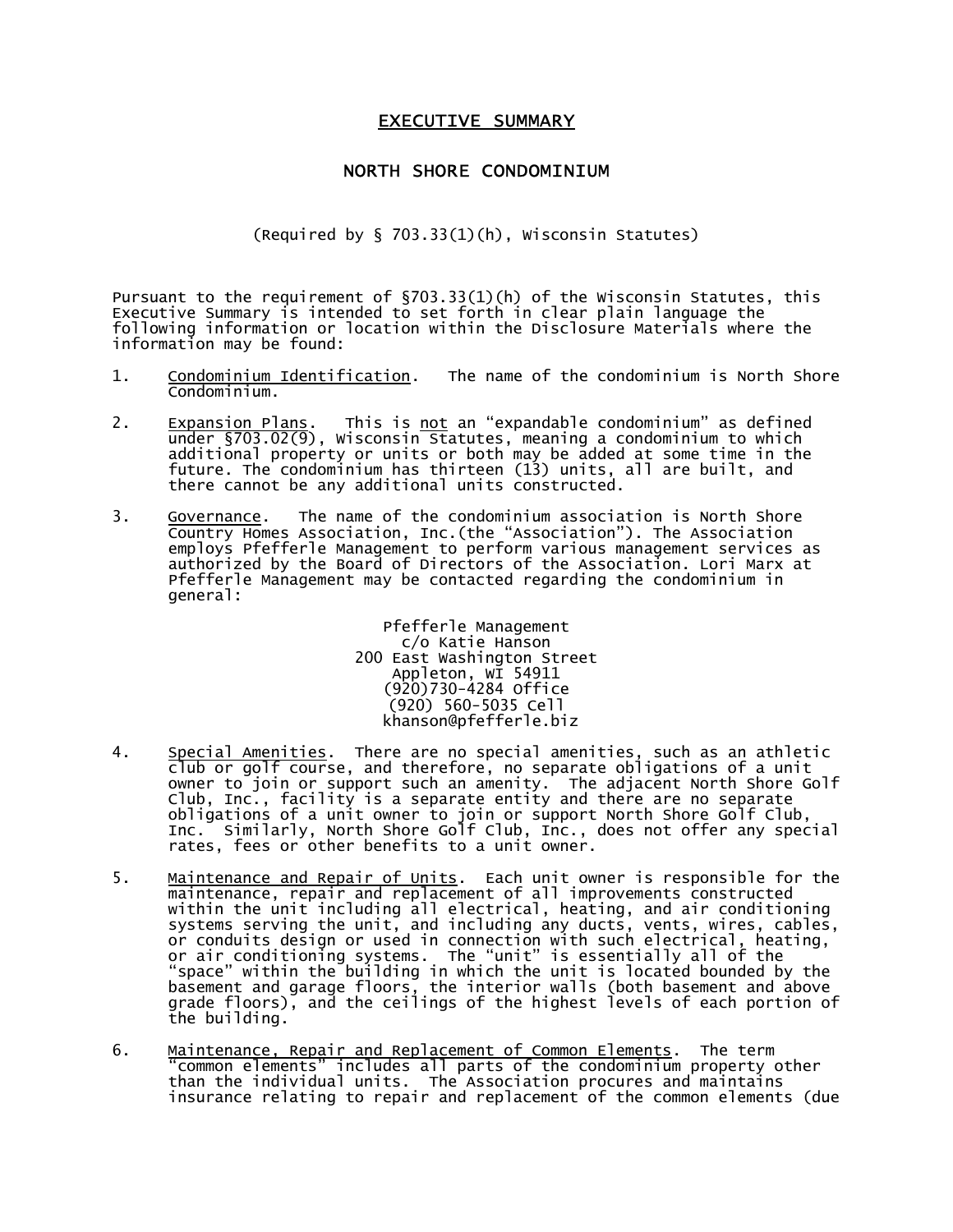to insurance covered casualty losses) including the entirety of the building structures within which the units are located. Except to the extent that any repair or replacement of common elements is paid by the insurance maintained by the Association, the individual unit owners are responsible for the maintenance, repair, and replacement of:

(a) windows, doors, and garage doors providing access to a particular unit;

(b) exterior gutters and downspouts located upon the building which includes the particular unit; and

(c) and the maintenance of exterior walls of a building, including the siding and brick.

The maintenance and repair of foundations and roofs of the building within which a unit is located is the responsibility of the Association. Maintenance, repairs, or replacements of common elements that are the Association's responsibility are funded from unit owners' assessments and the Association's reserve funds.

Included within the term "common elements" are "limited common elements" which are parts of the condominium property other than the unit and which are reserved for the exclusive use of one or more, but less than all, of the unit owners. The maintenance, repair, and replacement of limited common elements are the responsibility of the unit owner(s) having exclusive use of such limited common elements except to the extent that any repair or replacement is due to a casualty loss covered and paid by the insurance procured and maintained by the Association. Specifically included within the "limited common elements" and the responsibility of the individual unit owners for maintenance, repair, and replacement are the following:

A. All decks, patios, driveways, steps, stoops and sidewalks, if any, as are intended for the private use of the unit owners of the unit to which such improvements are attached, lead directly to or from, or are adjacent thereto;

B. Those landscaped areas including shrubs, bushes, trees, and/or other plantings, and decorative rock or mulch located adjacent to the exterior of a unit;

C. Those landscaped areas including shrubs, bushes, trees, and/or other plantings, and decorative rock or mulch located in the "front yard" of a unit;

D. Any other shrubs, bushes, trees, and/or other plantings which any unit owner (both former or current) planted with the permission of the Association (as distinguished from shrubs, bushes, trees and/or other plantings originally upon the condominium property or planted, at one time or another, by the Association; and

E. Mailboxes.

- 7. Rental of Units. The rental of units is prohibited.
- 8. Unit Alterations. No unit owner shall, without first obtaining the written consent of the Association, make or permit to be made any <u>structural</u> alterations, changes, or improvements to a unit or the building within which it is located, or changes in the exterior